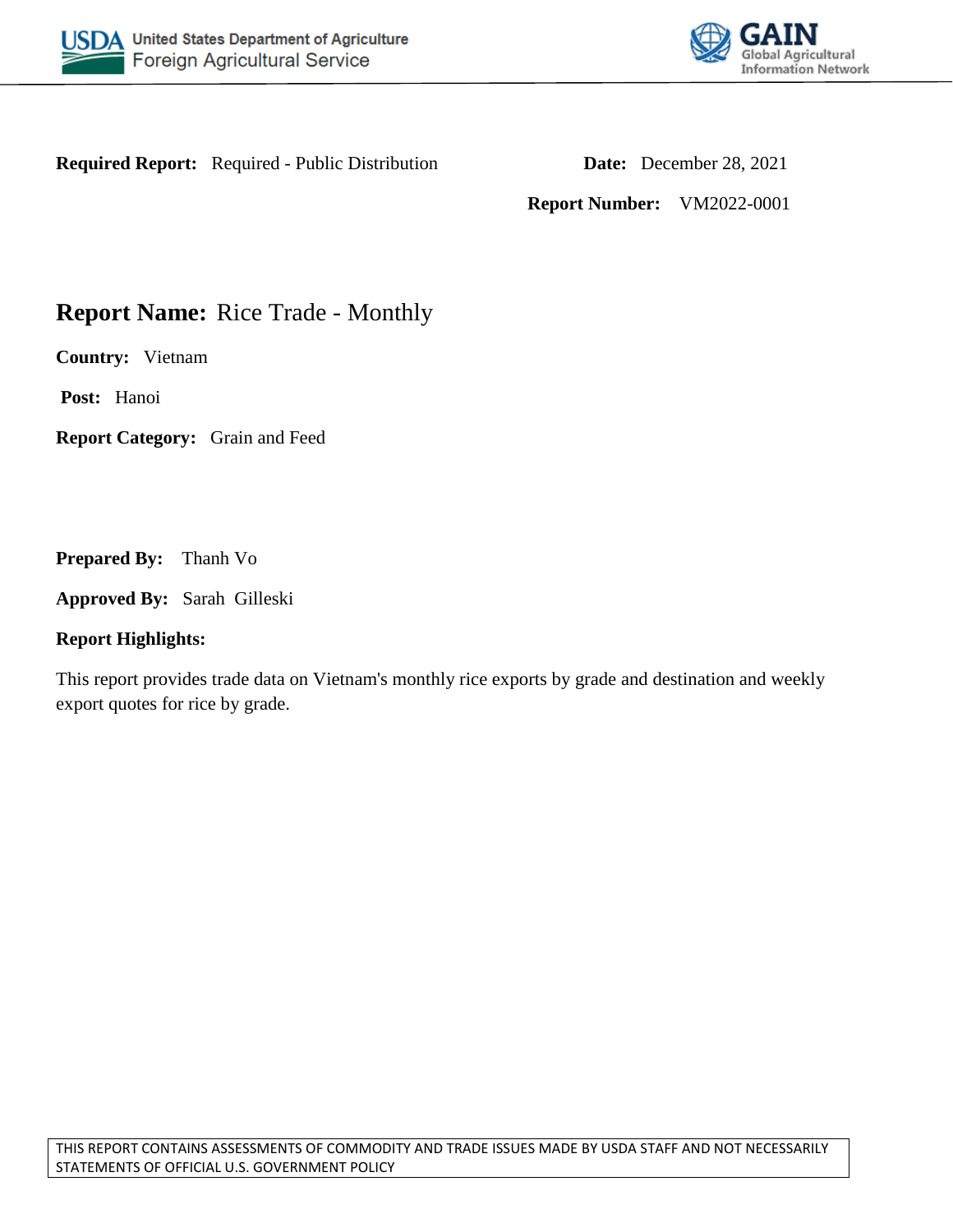Rice, Milled

| <b>Destination</b> | 5%      | 10% | 15%                          | 25%   | 100%                     | <b>Glutinous</b> | <b>Jasmine</b> | <b>Unknown</b> | <b>Total</b> |
|--------------------|---------|-----|------------------------------|-------|--------------------------|------------------|----------------|----------------|--------------|
|                    |         |     |                              |       |                          |                  |                |                |              |
| <b>ASIA</b>        | 92,249  | 285 | 12,310                       | 2,703 | 4,617                    | 83,334           | 151,847        | 8,909          | 356,253      |
|                    |         |     |                              |       |                          |                  |                |                |              |
| <b>AFRICA</b>      | 20,325  | Ξ.  | $\overline{\phantom{0}}$     | -     | 5,020                    | Ξ.               | 127,335        | 6,399          | 159,079      |
|                    |         |     |                              |       |                          |                  |                |                |              |
| <b>EUROPE</b>      | 466     | Ξ.  | $\qquad \qquad \blacksquare$ | -     | -                        | 180              | 6,029          | 627            | 7,301        |
|                    |         |     |                              |       |                          |                  |                |                |              |
| <b>AMERICAS</b>    | 30,539  | -   | $\qquad \qquad \blacksquare$ | -     | $\overline{\phantom{0}}$ | 138              | 2,179          | 721            | 33,576       |
|                    |         |     |                              |       |                          |                  |                |                |              |
| <b>OCEANIA</b>     | 641     | Ξ.  | $\qquad \qquad \blacksquare$ | -     | 44                       | 49               | 10,324         | 6,750          | 17,808       |
|                    |         |     |                              |       |                          |                  |                |                |              |
| <b>TOTAL</b>       | 144,219 | 285 | 12,310                       | 2,703 | 9,681                    | 83,700           | 297,713        | 23,406         | 574,017      |

## **1. Vietnam Rice Exports by Grade and Destination, November 2021**

Unit: Tons

Source: Trade/Customs/Post's calculation

# **2. Weekly Export Quotes for Rice, by Grade**

Trader Quotes for Vietnam Rice Exports FOB basis, Week of October 30-November 5, 2021:

|          |     |     | <b>Quote Averages</b> |     |     |     |     |         |              |
|----------|-----|-----|-----------------------|-----|-----|-----|-----|---------|--------------|
| % Broken | #1  | #2  | #3                    | #4  | #5  | #6  | #7  | Current | Previous     |
|          |     |     |                       |     |     |     |     | Average | (October 29) |
|          | 435 | 425 | 435                   | 440 | 435 | 425 | 438 | 433.29  | 432.86       |
| 10       | N/A | N/A | N/A                   | N/A | N/A | N/A | N/A | N/A     | N/A          |
| 15       | 425 | 415 | 425                   | 430 | 425 | 415 | 425 | 422.86  | 423.67       |
| 25       | 410 | 400 | 410                   | 415 | 410 | 405 | 415 | 409.29  | 408.14       |

Trader Quotes for Vietnam Rice Exports FOB basis, Week of November 6-12, 2021:

|          |     |     | Quote Averages |           |     |     |     |         |              |
|----------|-----|-----|----------------|-----------|-----|-----|-----|---------|--------------|
| % Broken | #1  | #2  | #3             | #4        | #5  | #6  | #7  | Current | Previous     |
|          |     |     |                |           |     |     |     | Average | (November 5) |
|          | 420 | 430 | 420            | 430       | 420 | 425 | 429 | 424.86  | 433.29       |
| 10       | N/A | N/A | N/A            | $\rm N/A$ | N/A | N/A | N/A | N/A     | N/A          |
| 15       | 410 | 420 | 410            | 420       | 410 | N/A | N/A | 414.00  | 422.86       |
| 25       | 395 | 405 | 398            | 405       | 395 | 398 | 405 | 400.14  | 409.29       |